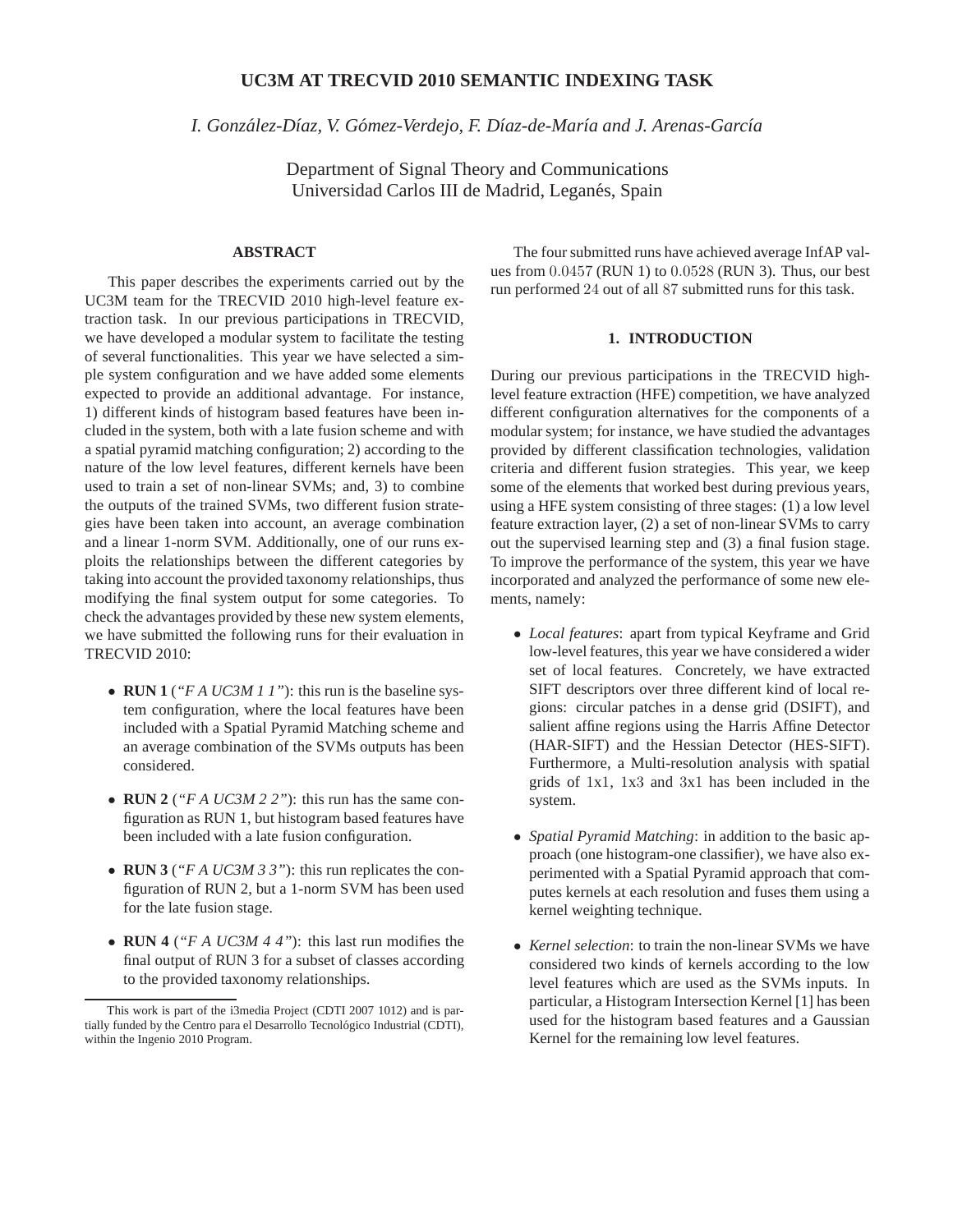- *Fusion scheme*: Late fusion of SVM outputs is carried out by using linear combinations following one of these two possibilities: either we use the average of all SVM outputs, or we recur to a linear 1-norm SVM. The latter scheme provides a sparse solution, so an automatic feature selection process is implicitly carried out during the learners fusion.
- *Taxonomy*: finally, we have used the given taxonomy for the original 130 categories, including a final step which changes the order of the clips classified as positive for a given category using the outputs of some other related categories.

Among the different trained runs, we have selected the four that provided better results (according to our validation tests) and, at the same time, allowed us to check the advantages or disadvantages provided by the above elements.

The remainder of this paper is organized as follows: The next section presents the Low Level Features that have been extracted from the video data. In Section 3, we describe in detail the different configurations of our system and we present the four submitted runs. Next, experimental results are analyzed in Section 4. Finally, Section 5 summarizes the conclusions.

## **2. LOW LEVEL FEATURE EXTRACTION**

This section describes the set of low-level features that has been included in our concept detection system. In general, the low-level descriptors have been organized in three levels or granularities, namely (a) *Keyframe Level features*, that describe image content on each keyframe, (b) *Regular Grid features*, which apply some kind of spatial regionalization by dividing the image into a regular grid, and (c) *Local features* that detect and describe specially discriminant areas in images. Next, we provide a brief description of each of them.

# **2.1. Keyframe level features**

Each keyframe extracted from the video content is described by means of several still image descriptors. To reduce the number of learning machines in our system, we have designed an early fusion stage that combines features following a simple categorization: *color features* and *texture features*. This fusion stage simply concatenates features using equal weights and, then, normalizes each element on the resulting vector to have zero mean and unit variance. The Color vector include several MPEG-7 color descriptors (Color Structure, Scalable Color and Color Layout) and Color Correlograms and AutoCorrelograms, whereas the Texture vector is composed of other MPEG-7 descriptors (Homogeneous Texture, Texture Browsing), as well as Gray-Level Co-Ocurrence Matrices, Gabor Wavelets and Edge Histograms.

### **2.2. Regular Grid features**

Each keyframe has been divided using a regular grid of type 4x3. Then, each cell has been annotated using two compact descriptors: *Color Moments* (CM) (up to 3rd-order) in HSV color space, and *Gabor Wavelets* (GW) with two scales and four orientations.

## **2.3. Local Features. The bag-of-words model**

Bag-of-Words (BoW) models have shown exceptional performance and constitute the most prevalent approach for concept detection in audiovisual content. These models were initially proposed for text retrieval and later used in computer vision, where the traditional "document" became an image and the "words" were associated with visual words that describe the content of local patches. BoW models make a simplifying assumption on the data distribution in a image, which is simply considered as an unordered collection of visual words that describe the appearance of local regions. Good examples of BoW models can be found in both discriminative [2] [3] and generative frameworks [4] [5]. Originally, these models did not take into account the spatial location of the visual words in an image, what, obviously, limits their performance. More recently, some spatial constraints have been proposed for BoW models to benefit from spatial discrimination to some extent. In particular, the discriminative approach called Spatial Pyramid Matching ([6],[7],[8]) attains improved classification performance by computing image histograms at different spatial levels and a weighted kernel over each level.

We have experimented with several parameters of the traditional bag-of-words model. Next we provide a brief description of every module in our bag-of-words approach:

- *Detection of local regions*: Two affine covariant region detectors have been used to detect salient regions in each image: Hessian Affine Detector and Harris Detector. The interested reader is referred to [9] for a complete description of these detectors. Moreover, a dense grid with two scales has also been used, which yielded overlapped circular patches with radius 8, and 16, organized in a regular 6 pixel spaced grid.
- *Local feature extraction*: Local features are extracted from each local patch in every image. The texture appearance of each region is described by means of a 128-dimensional SIFT descriptor [10]. It is noteworthy that each detector (Harris, Hessian and Dense Grid) provides its particular set of descriptors per image that are treated separately by the bag-of-words model.
- *Visual Vocabulary*: Once the local features have been extracted, a bag-of-words model is computed for each detector. The k-means clustering algorithm has been used to compute the M codewords that best represent the local features of the reference image set. In our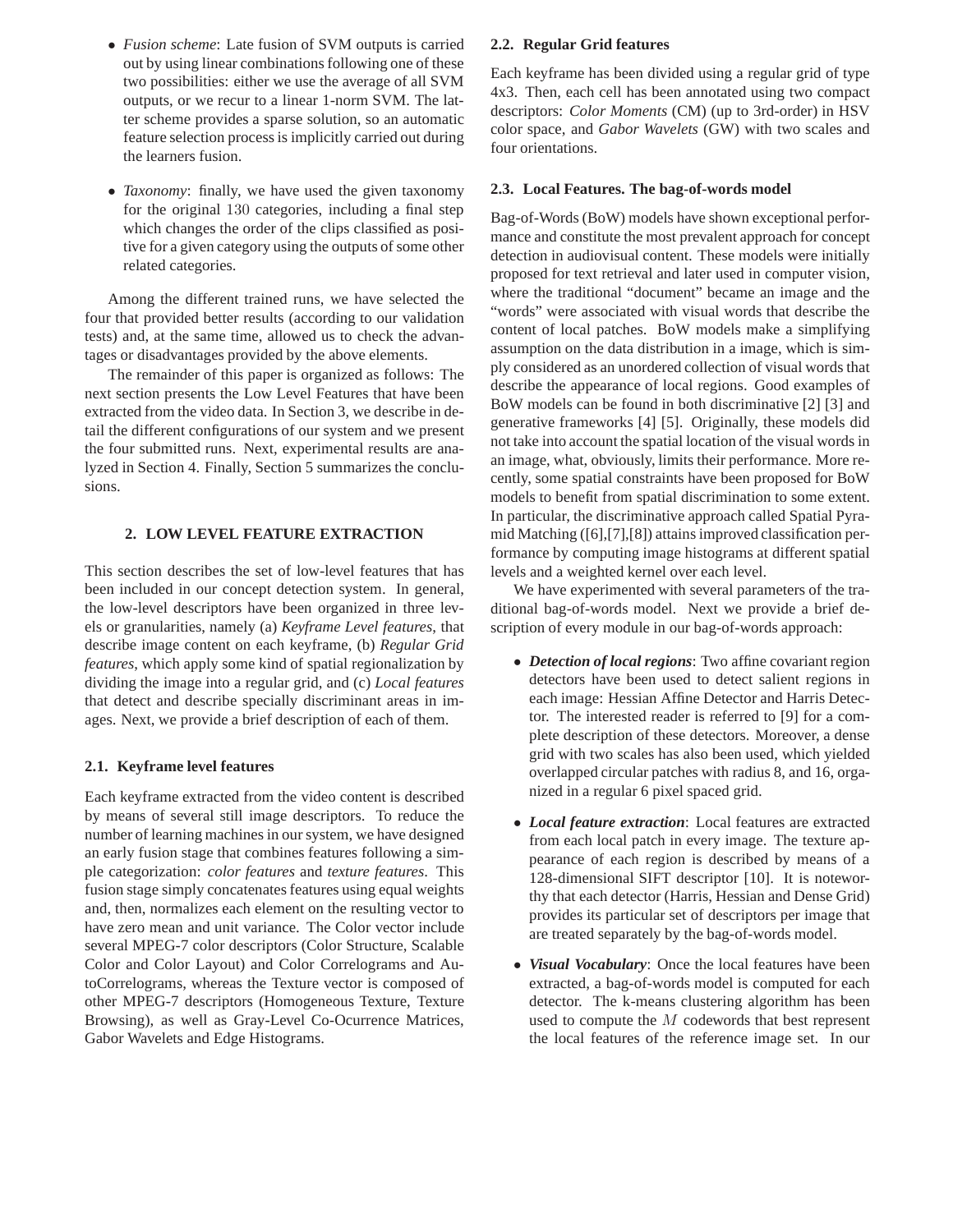case, a vocabulary size of  $M = 4000$  has been used for each detector. Following the aforementioned approach three visual vocabularies have been computed to represent words coming from each of the detectors.

- *Histograms of visual words*: Every image is then vector-quantized so that each region descriptor is assigned to its closest codeword and a normalized histogram of words is computed. In particular, we have employed a soft-assignment technique that computes a gaussian kernel between a word and each of the codewords and increments the positions of the histogram with the obtained values.
- *Multi-resolution analysis*: Finally, each image is explored at several spatial granularities so that histograms at different spatial levels are generated. In particular, we have computed histograms using the following grids: 1x1, 1x3 and 3x1. Furthermore, a spatial pyramid kernel has been also utilized to perform a multiresolution analysis of the words distribution along the image.

Hence, the combination of three detectors and three spatial grids gives place to nine low-level descriptors to which we should add the spatial pyramid kernel as potential inputs for the classification stage.

## **3. HIGH LEVEL FEATURE EXTRACTION**

In this section we are going to describe how the different runs have been created. As we have already explained, we have considered, as our starting point, a modular system architecture made up of three processing steps: (1) a low level feature extraction layer, (2) a set of supervised learning machines, and (3) a final fusion stage. This year we have done without a feature selection stage, but as we will show later, one of the selected fusion schemes is able to automatically carry out the feature selection process. Finally, we will present the four runs submitted to TRECVID, indicating which elements differentiate one run from the others.

#### **3.1. Early/late fusion of low-level features**

Once all the low level features have been extracted from the video data (as described in Section 2), they are employed to train an SVM which solves, for each category, the desired classification problem. Keyframe and Grid features have been directly used as inputs to the classifiers; however, the histograms of local features have been grouped according to two different architectures (see Figure 1):

• *Late fusion*: each feature becomes an input of a different SVM.



**Fig. 1**. General system architecture when local features are employed in a late fusion scheme (Subfigure (a)) and in Spatial Pyramid Matching scheme (Subfigure (b)).

• *Early fusion*: all local features described in Section 2.3 have been grouped to become the input of a unique SVM. This scheme corresponds to the well-known Spatial Pyramid Matching ([6, 7, 8]) which attains improved classification performance by computing image histograms at different spatial levels and a weighted kernel over each level.

### **3.2. SVMs classifiers**

After the low level feature extraction, the next stage of our system consists of a set of non-linear SVMs trained with the LIBSVM toolbox [11]. These SVMs have been trained with a maximum of 8000 data, using as many positive data as available, and allowing a maximum of 10 negative instances per each positive one. The free SVM parameters have been adjusted with a cross-validation procedure using the Average Precision (AP) as the validation criterion.

When Keyframe or Grid low level features are considered as SVM inputs, the Gaussian kernel is used,

$$
K(\mathbf{x}_i, \mathbf{x}_j) = \exp\left(-\frac{||\mathbf{x}_i - \mathbf{x}_j||^2}{2\sigma^2}\right)
$$

 $\sigma$  being the kernel width to be adjusted during the SVM crossvalidation process.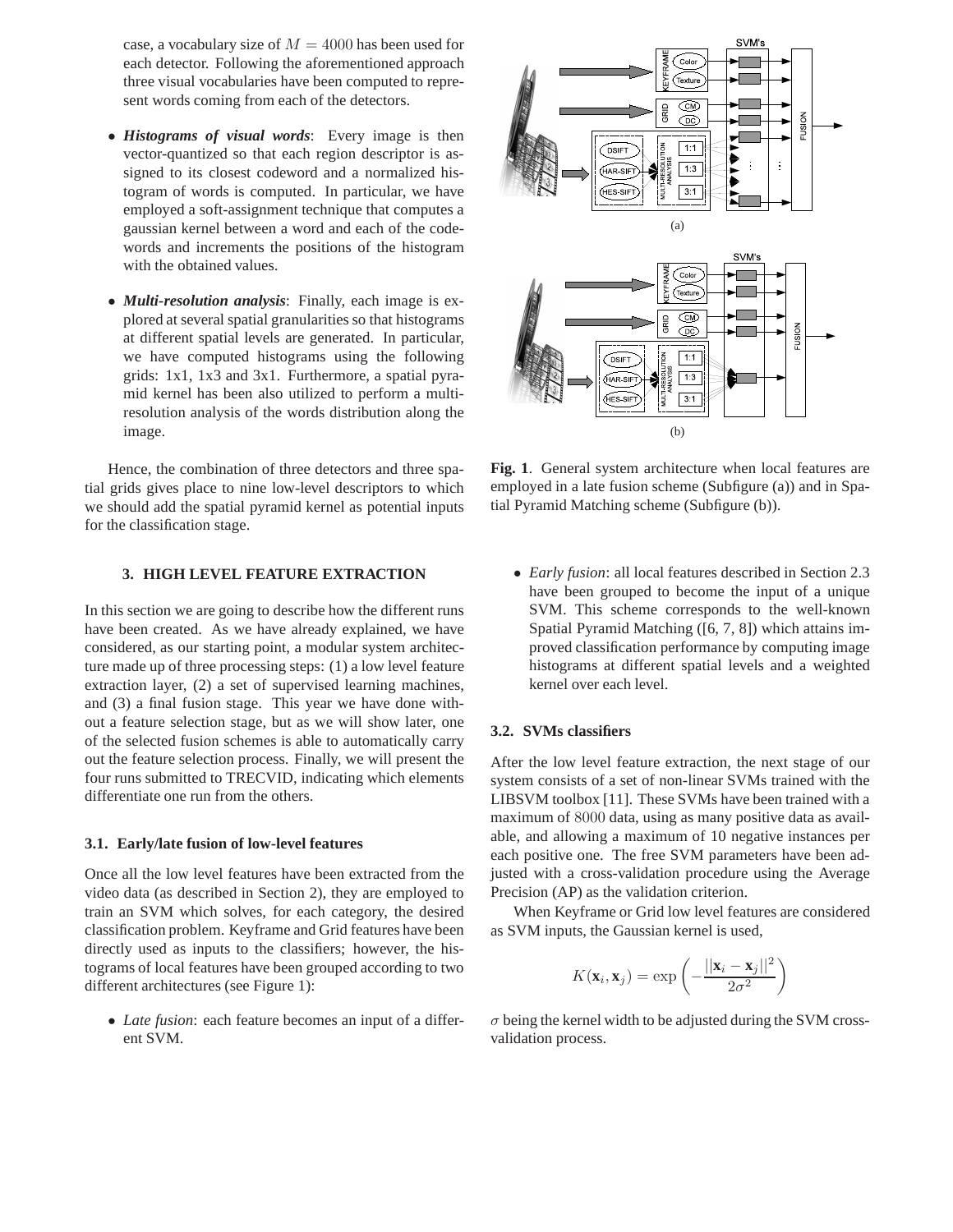However, when dealing with local features, it can be more useful to consider other kernels. In particular, due to the fact that local descriptors are histogram based features, it seems reasonable to use histogram-based kernels, such as the Histogram Intersection Kernel [1]:

$$
K(\mathbf{x}_i, \mathbf{x}_j) = \frac{1}{d} \sum_{k=1}^d \min \left\{ x_i^{(k)}, x_j^{(k)} \right\}
$$

where d is the total number of bins of histograms  $\mathbf{x}_i$  and  $\mathbf{x}_j$ (i.e.,  $d$  is the dimension of local descriptors). This kernel has the additional advantage of being computationally faster than the Gaussian one. Furthermore, it has no parameters to be adjusted, what implies also important computational savings during the cross-validation. The overall CPU-time saving due to the previous kernel properties are specially convenient when dealing with high dimensional features, such as histograms of local descriptors.

#### **3.3. Fusion stage**

Finally, the SVM outputs have been linearly combined in order to obtain the global system output. To carry out this combination, we have considered two schemes:

• An average combination of all SVM outputs: in this case the final system output,  $f(\mathbf{x})$ , is obtained by directly averaging SVMs outputs, i.e.,

$$
f(\mathbf{x}) = \frac{1}{T} \sum_{t=1}^{T} o_t(\mathbf{x})
$$

where  $o_t(\mathbf{x})$  is the output of the t-th SVM for the input low level feature **x**. Note that according to previous results reported in the TRECVID HFE task, and also according to our own experiments, more sophisticated trainable linear combinations do not provide additional gains with respect to the very simple average of all outputs.

• A sparse linear SVM: this combination scheme uses a linear 1-norm SVM [12] to obtain a set of weights to combine the SVMs outputs. In this way, the final system output is given by:

$$
f(\mathbf{x}) = \mathbf{w}^T \mathbf{o}(\mathbf{x}) + b
$$

where  $\mathbf{w} = [w_1, \dots, w_T]^T$  is the combination weight vector,  $\mathbf{o}(\mathbf{x}) = [o_1(\mathbf{x}), \dots, o_T(\mathbf{x})]^T$  is a vector containing the SVMs outputs and  $b$  is the bias term. To learn these parameters, in such a way that a maximum margin solution is provided, the 1-nom SVM solves the following optimization problem:

$$
\begin{aligned}\n\min & \quad \|\mathbf{w}\|_1 + \frac{C}{N} \sum_{i=1}^N \xi_i \\
\text{s.t.} & \quad y_i \left(\mathbf{w}^T \mathbf{o} \left(\mathbf{x}_i\right) + b\right) \ge 1 - \xi_i; \quad i = 1, \dots, N \\
&\quad \xi_i \ge 0; \quad i = 1, \dots, N \\
&\quad (1)\n\end{aligned}
$$

where slack variables  $\xi_i$  are introduced to allow the SVM outputs for some training data to be misclassified or to lie inside the classifier margin,  $C$  is a constant that controls the tradeoff between the structural and empirical risk terms, and  $y_i$  is the label (desired output) associated to training pattern  $\mathbf{x}_i$ .

The main difference between this formulation and a classical 2-norm SVM, relies on the fact that an 1-norm regularization term has to be minimized. This regularizer presents singularity points whenever any of the components of w is zero, what tends to nullify some of the solution weights, thus favoring sparse solutions. Therefore, this fusion scheme implicitly provides a feature selection criterion, since all SVMs in the first stage whose associated weight is set to zero at the combination stage by the 1-norm SVM can be removed from the system.

## **3.4. Sorting out positive clips using a predefined taxonomy**

One of the main novelties of this year's task is the availability of a list with predefined relationships between classes, in the form "class A implies class B". In principle, this can be used to refine the results for class B, since clips which are labeled as positive for class A should also be positive for class B. However, some initial validation results suggested this was not a good strategy, since typically the classifiers for the broader classes worked better than those for more specific concepts, probably due to the availability of a larger number of positive instances.

Therefore, we have tried quite a different approach, consisting in using the output of the classifier for class B, to sort out the first 1000 positive instances already detected for class A. In this way, we expect that the results for class A can benefit from the wider dataset used for learning concept B. We have also established a restriction to apply the previous procedure, based on a maximum number of positive instances in class A (i.e., we only apply the output refining procedure when the performance of classifier A is expected to be very poor). For instance, category "Ground Vehicles" (which has 2236 positive instances) has been used to modify the output of "Bus" (with only 32 positive data).

Following this criterion, we modified the outputs for 24 out of the 130 categories and, among them, for 3 out of the 30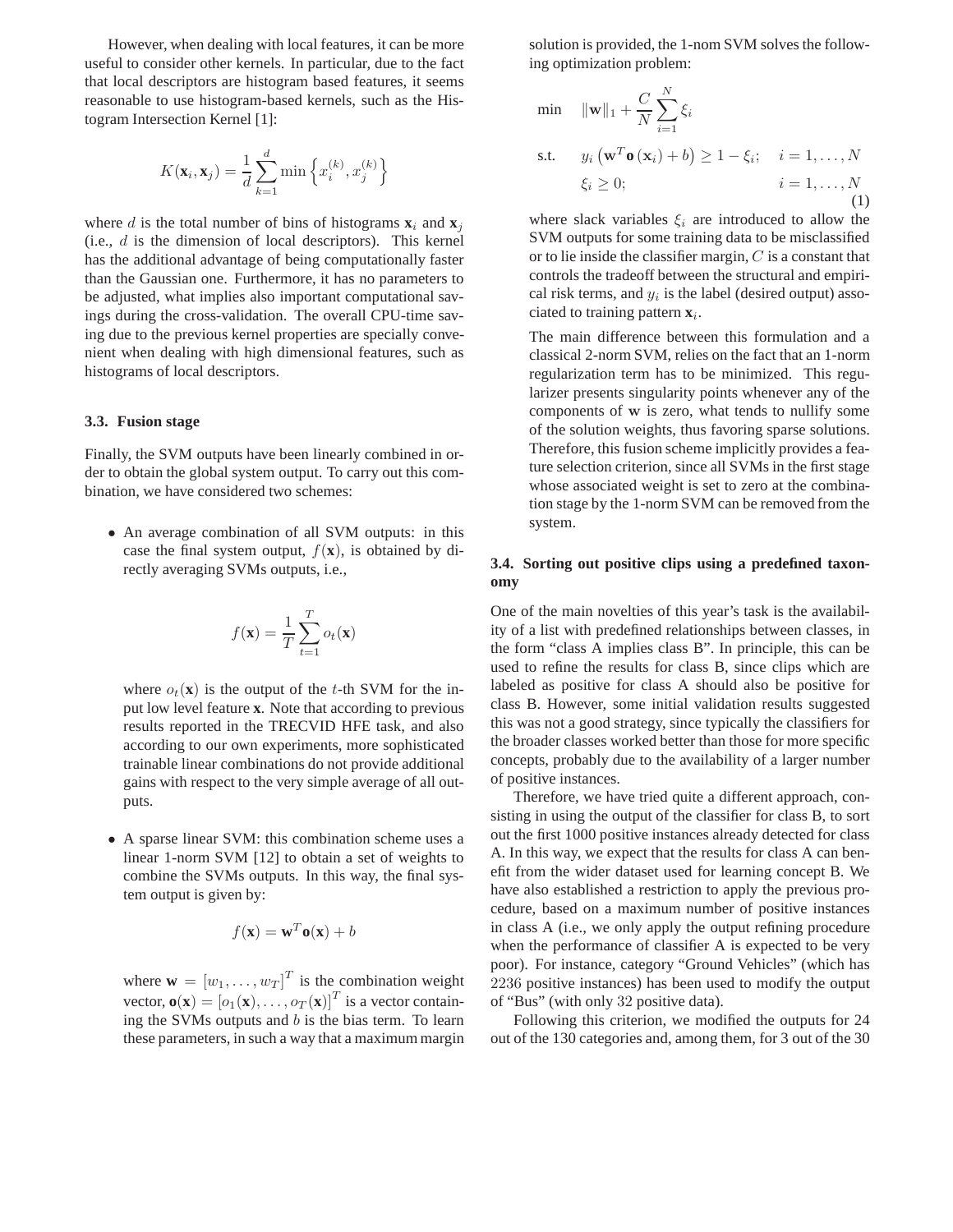

**Fig. 2**. Average InfAP of all our submitted runs. Results are shown in comparison with the best performing run, median, and 25% and 75% percentiles.

categories that were finally evaluated.

## **3.5. Runs submitted to TRECVID 2010**

The combination of the above elements of the system have provided us a set of possible runs to be submitted to TRECVID 2010, analyzing their final validation AP values, the following configurations have been selected for evaluation at TRECVID:

- **RUN 1** (*"F A UC3M 1 1"*): the first run is the baseline system configuration, where the local features have been included with a Spatial Pyramid Matching scheme and an average combination of the SVMs outputs has been considered. No use of taxonomies has been incorporated into this run.
- **RUN 2** (*"F A UC3M 2 2"*): this run has the same configuration as RUN 1, but histogram based features have been included with a late fusion configuration.
- **RUN 3** (*"F A UC3M 3 3"*): this run replicates the configuration of RUN 2, replacing the average late fusion strategy by an 1-norm SVM.
- **RUN 4** (*"F A UC3M 4 4"*): this last run modifies the outputs of RUN 3 for 24 classes using the available taxonomy.

## **4. PERFORMANCE EVALUATION**

In this section we evaluate the performance of all four runs in terms of InfAP. To start with, Figure 2 illustrates the achieved InfAP averaged over the 30 high-level concepts that have been selected (among the original 130) for its evaluation. The best result (maximum), median and the 25% and 75% percentiles are also shown in the figure as a reference for comparison. Our submitted runs have achieved average InfAP values from



**Fig. 3**. InfAP of RUNS 3 and 4 over the categories where the taxonomy has been applied. TRECVIDs 25th percentile and median are also included for comparison.

0.0457 (RUN 1) to 0.0528 (RUN 3), what places all our designs in the second quartile of all TRECVID 2010 submitted runs. To be more specific, our best performing run was ranked 24 among all 87 submitted runs.

The achieved infAP results confirmed the derived hypotheses during the design and validation phases. The baseline was clearly outperformed by all other designs, and in fact the 1-norm SVM, with implicit feature selection, showed to be much more effective than simple averaging for fusing the ouptuts of the SVM networks. Using Spatial Pyramid Matching early fusion for the local descriptors provided unsatisfactory results, with RUN 2 already providing significantly better performance than the baseline.

As it was expected, results from RUNS 3 and 4 did not differ significantly, since RUN 4 only provided different outputs for 3 out of the 30 validated concepts. Figure 3 displays infAP for classes "bus", "car racing" and "throwing". We can see that our procedure for exploiting taxonomy gave some improvements in two of the classes, while significantly degrading the recognition accuracy for the "car racing" class. Overall, RUN 4 performed slightly worse than RUN 3 on average, but it would be interesting to study results for other classes where the taxonomy was also exploited.

Figure 4 provides detailed information about the achieved infAPs over the 30 evaluated concepts. We can check that our previous discussion about the different runs is essentially still valid when analysing each of the class separately. However, in this case we can also observe that for many of the concepts RUN 2 actually outperformed RUN 3, which shows that a simple average late fusion process is good enough in many cases. Apart from this, we can also see that our designs performance is close to the 25% percentile not just on average, but also when analyzing each of the high level concepts individually.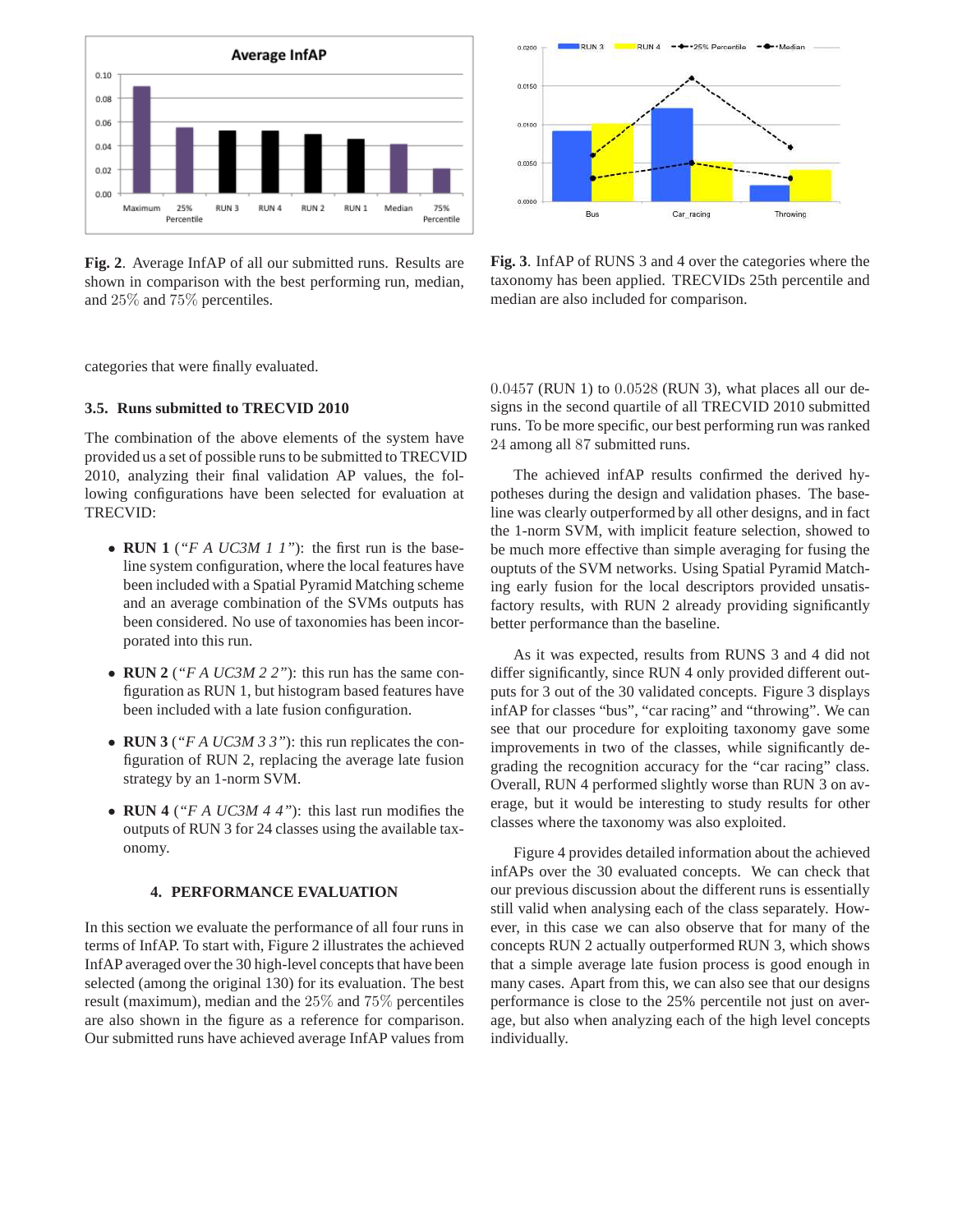RUN 1 RUN 2 RUN 3  $+$  - 25% Percentile +Maximum



**Fig. 4**. InfAP per class of RUNS 1, 2 and 3. TRECVIDs maximum, 25th percentile and median are also included as a reference for comparison.

### **5. CONCLUSIONS**

In this paper, we have presented the research work of the UC3M team at the TRECVID 2010 semantic indexing task. This year, the most salient novel elements in our classification system were:

- New Local Descriptors, including also a Spatial Pyramid Matching early fusion strategy
- Mixed used of the Gaussian and Histogram Intersection Kernel (for histogram-like features)
- 1-norm linear SVM for late fusion with implicit feature selection
- Positive items re-sorting based on the provided taxonomy

The submitted runs could assess the advantages of the three first items, while the impact of taxonomy exploitation is unclear, due to the small number of classes where this mechanism was implemented that were selected for the task evaluation.

Our submitted runs have achieved average InfAP values from 0.0457 (RUN 1) to 0.0528 (RUN 3), what places all our designs in the second quartile of all TRECVID 2010 submitted runs, and out best performing system 24 among all 87 TRECVID submitted runs.

## **6. REFERENCES**

[1] A. Barla, F. Odone, and A. Verri, "Histogram intersection kernel for image classification," sep. 2003, vol. 3, pp. 513–516.

- [2] C. Wallraven, B. Caputo, and A. Graf, "Recognition with local features: the kernel recipe," in *IEEE International Conference on Computer Vision*, Oct. 2003, pp. 257–264 vol.1.
- [3] K. Grauman and T. Darrell, "The pyramid match kernel: discriminative classification with sets of image features," in *IEEE International Conference on Computer Vision*, Oct. 2005, vol. 2, pp. 1458–1465 Vol. 2.
- [4] Thomas Hofmann, "Unsupervised learning by Probabilistic Latent Semantic Analysis," *Machine Learning*, vol. 42, no. 1/2, pp. 177–196, 2001.
- [5] David M. Blei, Andrew Y. Ng, Michael I. Jordan, and John Lafferty, "Latent Dirichlet Allocation," *Journal of Machine Learning Research*, vol. 3, pp. 2003, 2003.
- [6] C. Schmid S. Lazebnik and J. Ponce, "Beyond bags of features: Spatial pyramid matching for recognizing natural scene categories," in *In IEEE Computer Society Conference on Computer Vision and Pattern Recognition*, 2006, vol. 2, pp. 2169–2178.
- [7] Anna Bosch, Andrew Zisserman, and Xavier Munoz, "Representing shape with a spatial pyramid kernel," in *CIVR '07: Proceedings of the 6th ACM international conference on Image and video retrieval*, New York, NY, USA, 2007, pp. 401–408, ACM.